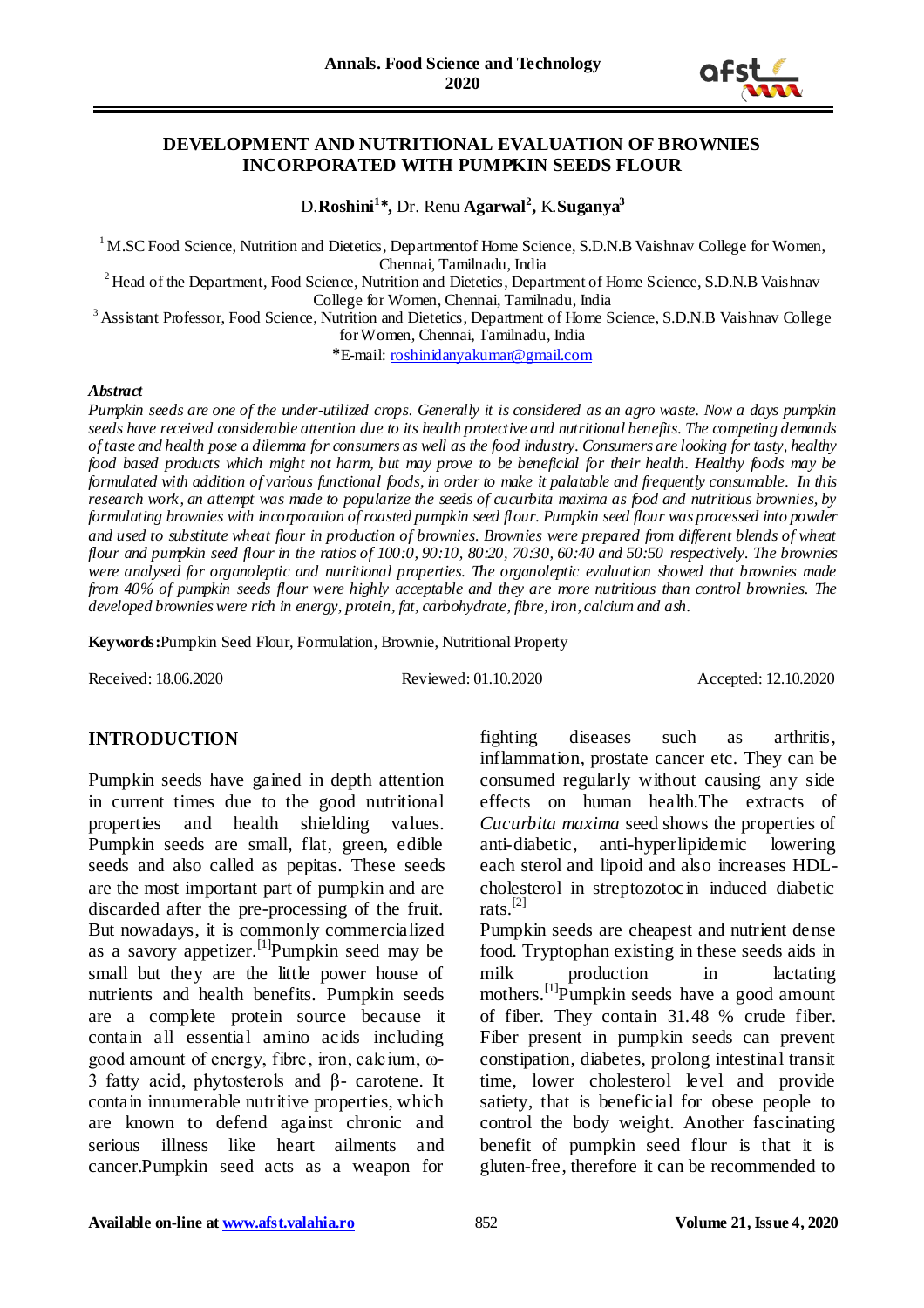

the patients suffering from gluten intolerance or celiac disease.[3]

The less awareness about pumpkin seeds nutritional values among people and pumpkin seed based food products are less in market help to carry out this study in successful way. So, in this research work an attempt was made to popularize the seeds of *Cucurbita maxima* as a food product by formulating the brownies as well as to improve the nutritional value of brownie by incorporating pumpkin seed flour with wheat flour. Brownies usually contain less balanced nutrients, therefore, it is regarded as food that contains a less nutritional value that can be utilized by the body. $[4]$  Keeping the above information in view, the present study has been designed to evaluate the brownies incorporated with pumpkin seeds.This research work will favour for children and adolescent to eat a nutritious food products like brownie incorporated with pumpkin seed flour. This study may guide the researcher, scientist for future research work and also for food industries to make innovative food products using pumpkin seeds.

## **OBJECTIVES OF THE STUDY**

- To develop the Brownie incorporated with *Cucurbita maxima* (Pumpkin) seeds flour with different proportions.
- To analyse the Sensory and Nutritional properties (Energy, Carbohydrate, Protein, Fat, Fiber, Iron and Calcium) of Brownie incorporated with *Cucurbita maxima* (Pumpkin) seeds flour.

# **PHASE-I**

# **SELECTION OF INGREDIENTS**

The ingredients for the preparation of brownie were purchased from the local supermarket in chennai.

# **PHASE-II**

# **PREPARATION OF PUMPKIN SEED FLOUR**

The collected pumpkin seeds were dry roasted till moisture goes off, cooled and powdered using mixer grinder (750 Watt) as given by Kaur Manpreetet. al (2018).<sup>[5]</sup> The flow chart in **(Fig 1)** shows the preparation of pumpkin seed flour.

# **Fig 1.FLOW CHART FOR THE PREPRATION OF PUMPKIN SEED FLOUR**







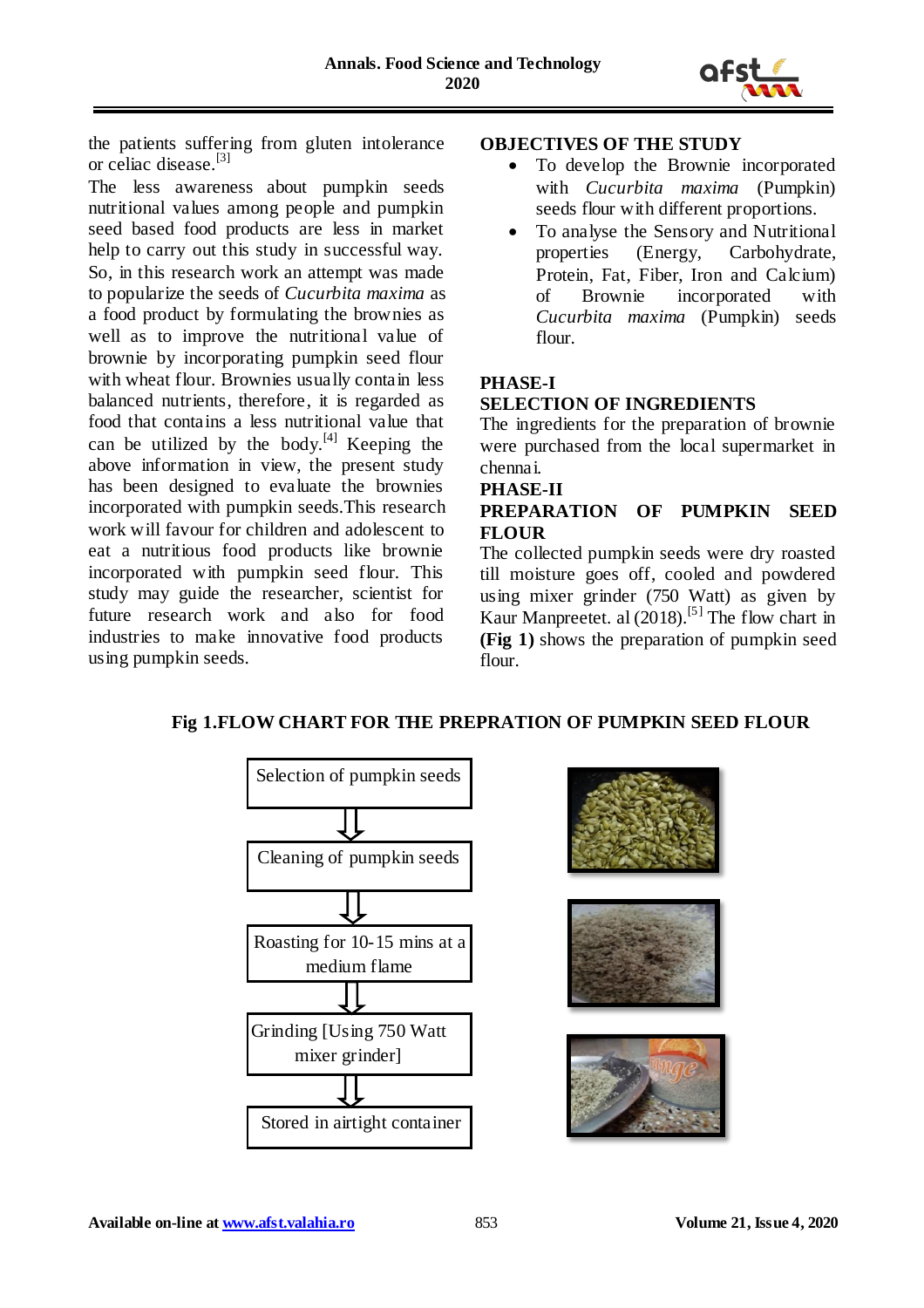

# **FORMULATIION OF PUMPKIN SEED FLOUR INCORPORATED BROWNIES**

The product brownie was prepared in the food laboratory of Department of Home Science, S. D. N. B Vaishnav College, Chennai. Brownie is first prepared with wheat flour, standardised and kept as control. The pumpkin seed flour is incorporated in five different levels (10%, 20%, 30%, 40% and 50%) with the wheat flour and brownies were prepared and standarised.

The flow chart for the preparation of brownies was given in **Fig 2** followed from the method revealed by Selvakumaran et al  $(2017)^{[6]}$ . Variations of pumpkin seed flour incorporated brownie is given in **Table 1.**

## **CONSUMER ACCEPTABILITY**

The consumer acceptability was carried out by evaluating, one control and five experimental samples by 20 subjects from the Department of Home Science, S. D. N. B Vaishnav College. Each preparation was served to the subjects with one control and five experimental samples. They were asked to score the brownies for appearance, color, texture, flavor, taste and overall acceptability using a score card of 9- point hedonic rating scale. Each product was tested and mean scores were calculated. The highly scored sample is selected for further studies.











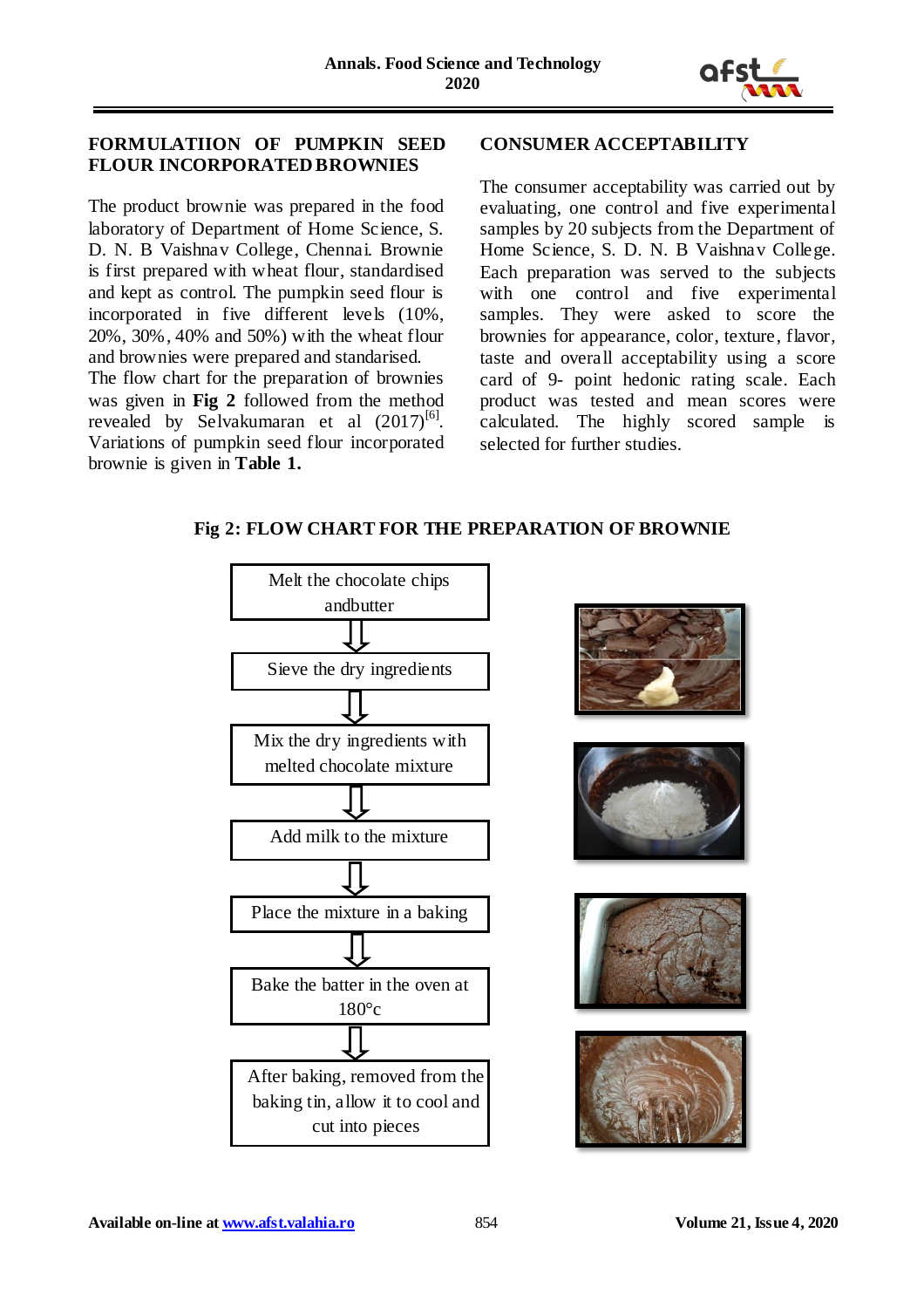

| Name of<br>the recipe | <b>Ingredients</b>    | <b>Control</b><br>(gm) | <b>Sample</b><br>(gm) | <b>Sample</b><br>П<br>(gm) | <b>Sample</b><br>III<br>(gm) | <b>Sample</b><br>IV<br>(g <sub>m</sub> ) | <b>Sample</b><br>v<br>(g <sub>m</sub> ) |
|-----------------------|-----------------------|------------------------|-----------------------|----------------------------|------------------------------|------------------------------------------|-----------------------------------------|
| Brownie               | Wheat flour           | 100                    | 90                    | 80                         | 70                           | 60                                       | 50                                      |
|                       | Pumpkin seed<br>flour | $\qquad \qquad -$      | 10                    | 20                         | 30                           | 40                                       | 50                                      |
|                       | Dark<br>chocolate     | 30                     | 30                    | 30                         | 30                           | 30                                       | 30                                      |
|                       | Cocoa<br>powder       | 20                     | 20                    | 20                         | 20                           | 20                                       | 20                                      |
|                       | <b>Butter</b>         | 100                    | 100                   | 100                        | 100                          | 100                                      | 100                                     |
|                       | Sugar                 | 75                     | 75                    | 75                         | 75                           | 75                                       | 75                                      |
|                       | Milk                  | 150                    | 150                   | 150                        | 150                          | 150                                      | 150                                     |
|                       | Baking<br>powder      | 2.5                    | 2.5                   | 2.5                        | 2.5                          | 2.5                                      | 2.5                                     |
|                       | Salt                  | 1.5                    | 1.5                   | 1.5                        | 1.5                          | 1.5                                      | 1.5                                     |

**Table 1. INGREDIENTS FOR BROWNIE PREPARATION**

## **NUTRIENT ANALYSIS**

After the development and organoleptic evaluation of products, the highest acceptable brownie along with its corresponding control weretested for nutritional evaluation. Estimation of proximate composition i.e.energy, protein, fat, fiber, carbohydrate and estimation of minerals i.e. iron, calcium was done by using AOAC (2000) standardized methods.

# **STATISTICAL ANALYSIS**

The data obtained are interpreted by using descriptive statistics (mean and standard deviation). The obtained data are further graphically or diagrammatically represented.

## **RESULTS AND DISCUSSION**

# **ORGANOLEPTIC EVALUATION OF THE DEVELOPED BROWNIES**

The developed products were organoleptically evaluated by 20 subjects using 9- Point Hedonic Rating Scale. The different attributes like Appearance, colour, flavour, texture, taste and overall acceptability were considered for the evaluation.Brownie prepared using wheat flour was kept as control and test samples were prepared by incorporating roasted pumpkin seed flour at 5 different levels i.e. 10%, 20%, 30%, 40% and 50%.

From the below Table 2 and Fig 3, it was clear that the maximum mean scores for all the parameters were obtained by sample IV (40% pumpkin seed flour) and was ranged between 8.6 to 8.9 followed by sample III (30% pumpkin seed flour) and sample V (50% pumpkin seed flour). The overall acceptability of control was 7.85 which was lower than all the samples. Hence, control and sample IV were selected for further analysis.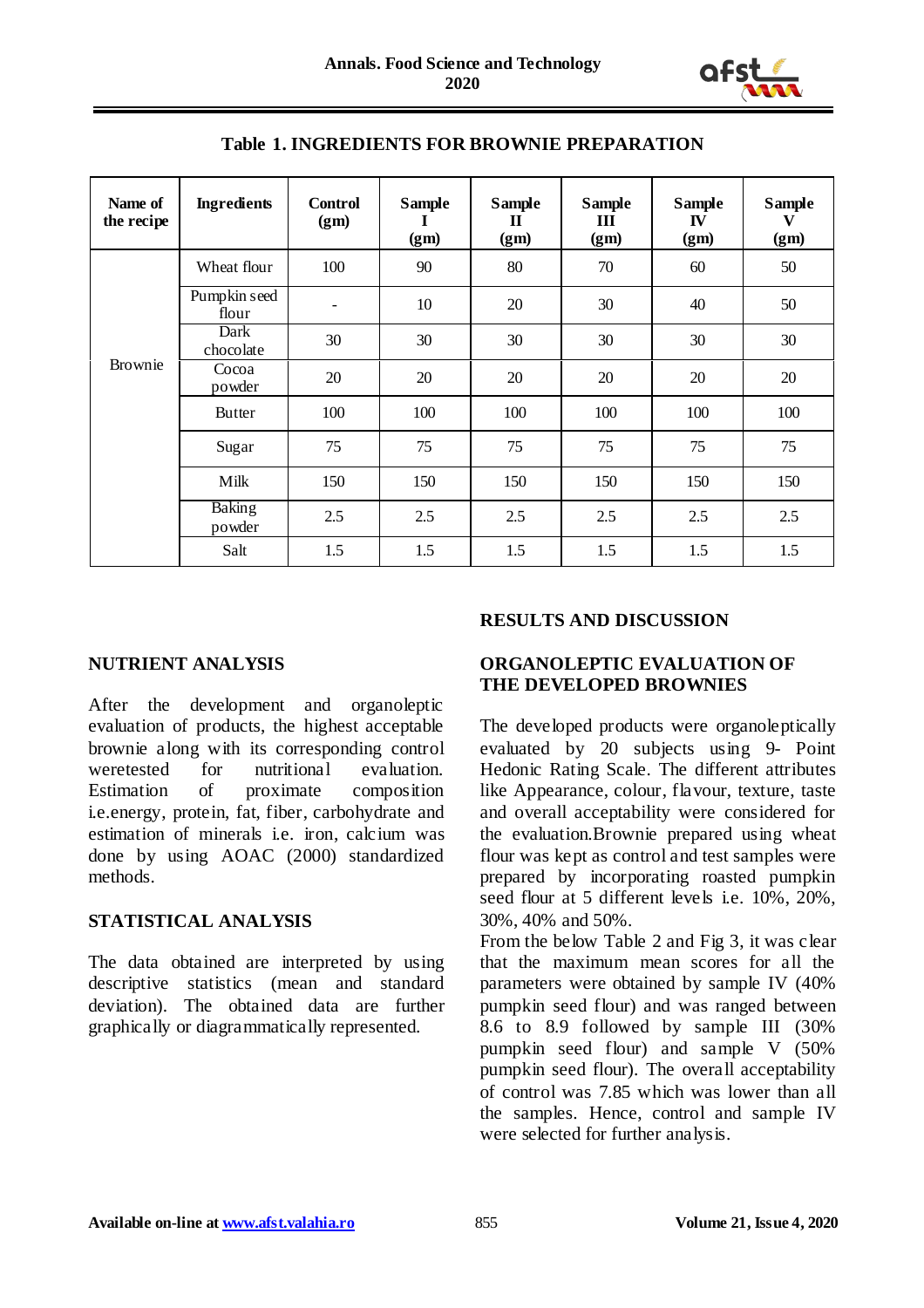

| <b>Sensory</b><br><i>attributes</i> | <b>Control</b>  | <b>Sample</b>   | <b>Sample</b><br>п | <b>Sample</b><br>Ш | <b>Sample</b><br>IV | <b>Sample</b>   |
|-------------------------------------|-----------------|-----------------|--------------------|--------------------|---------------------|-----------------|
| Colour                              | $7.55 \pm 0.65$ | $7.75 \pm 0.43$ | $8.05 \pm 0.49$    | $8.7 \pm 0.55$     | $8.9 \pm 0.30$      | $8.3 \pm 0.71$  |
| Taste                               | $7.6 \pm 0.58$  | $7.45 \pm 0.49$ | $7.9 \pm 0.62$     | $8.75 \pm 0.43$    | $8.75 \pm 0.43$     | $7.85 \pm 0.85$ |
| Flavour                             | $7.95 \pm 0.49$ | $7.45 \pm 0.49$ | $7.9 \pm 0.70$     | $8.65 \pm 0.47$    | $8.8 \pm 0.40$      | $7.95 \pm 0.73$ |
| Texture                             | $7.4 + 0.73$    | $7.3 \pm 0.55$  | $7.85 \pm 0.72$    | $8.65 \pm 0.47$    | $8.65 \pm 0.65$     | $7.8 \pm 0.74$  |
| Appearance                          | $7.55 \pm 0.58$ | $7.65 \pm 0.72$ | $8.0 \pm 0.63$     | $8.7 \pm 0.45$     | $8.7 \pm 0.55$      | $7.9 \pm 0.83$  |
| Overall<br>acceptability            | $7.85 \pm 0.47$ | $7.45 \pm 0.49$ | $7.95 \pm 0.58$    | $8.65 \pm 0.47$    | $8.75 \pm 0.43$     | $8.05 \pm 0.80$ |

#### **Table 2. MEAN ACCEPTABILITY SCORES OF BROWNIES**

Note: Values are expressed with mean and standard deviation

Inference: 9-Extremely good, 8-Very good, 7-Good

Samples:Sample I- 10% Roasted pumpkin seed flour, Sample II- 20% Roasted pumpkin seed flour, Sample III- 30% Roasted pumpkin seed flour

Sample IV- 40% Roasted pumpkin seed flour, Sample V- 50% Roasted pumpkin seed flour

# **NUTRIENT ANALYSIS**

The nutrient analysis of control and sample IV brownies was explained detailed in below and **Table 3** contains the values of nutrients.

 **Energy**- The nutritional evaluation of developed product revealed that the energy content of sample IV (40% of pumpkin seed flour) i.e. 324.13 Kcal/100gm was found to be higher than control (155.77 Kcal/100gm). The values were found to be double the value of control brownies. This may be

due to the addition of pumpkin seed flour (40%) which has high energy value.

 **Carbohydrate**- The carbohydrate content of sample IV (40% of pumpkin seed flour) was found to be higher (13.43gm/100gm) when compared to that of control sample (10.35gm/100gm) with wheat flour alone. This may be due to the ingredients present in the brownies especially pumpkin seed flour.



## **Fig 3.ORAGANOLEPTIC SCORE CHART OF CONTROL AND SAMPLE BROWNIES**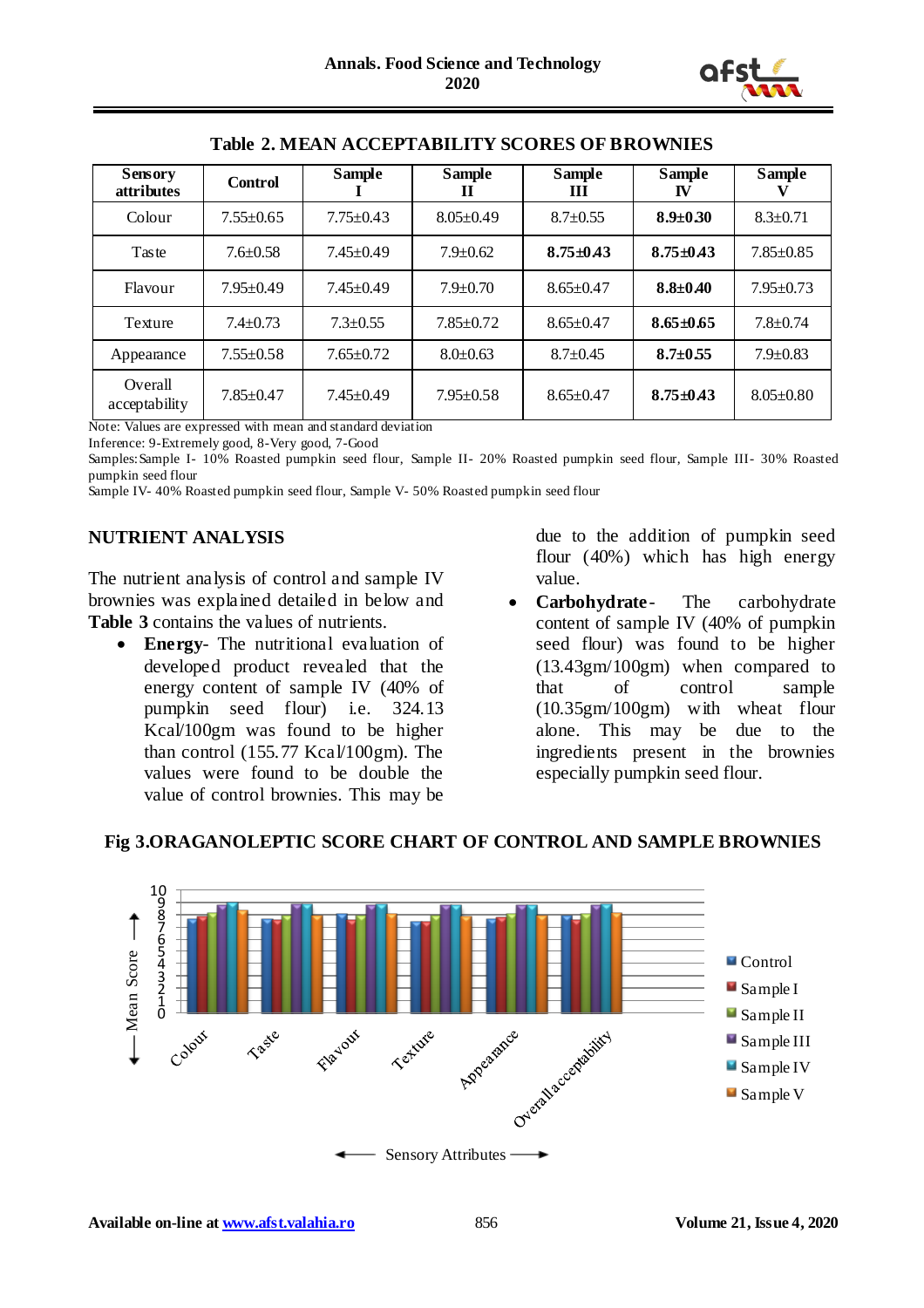

| <b>Product</b>                        | <b>Energy</b><br>Kcal/<br>100gm | Carbohydrate<br>(gm)<br>100gm | Protein<br>(gm)<br>100gm) | Fat<br>(gm)<br>100gm) | <b>Dietary</b><br>fibre<br>(gm/100gm) | <b>Iron</b><br>(gm)<br>100gm | Calcium<br>(gm)<br>$100gm$ ) |
|---------------------------------------|---------------------------------|-------------------------------|---------------------------|-----------------------|---------------------------------------|------------------------------|------------------------------|
| <b>Control</b>                        | 155.77                          | 10.35                         | 8.056                     | 9.13                  | 3.89                                  | 9.13                         | 9.13                         |
| Sample IV<br>$(40\% \text{ of } PSF)$ | 324.13                          | 13.43                         | 16.64                     | 22.65                 | 5.35                                  | 22.65                        | 22.65                        |

# **Table 3. PROXIMATE COMPOSITION OF BROWNIES**

PSF-Pumpkin Seed Flour

- **Protein** The selected sample IV (40%) of pumpkin seed flour) protein was 16.64gm/100gm which is comparatively higher than the control sample i.e. 8.056gm/100gm.
- **Fat** The fat content of sample IV (40%) of pumpkin seed flour) was 22.65gm/100gm which is higher than the control sample i.e. 9.13gm/100gm.
- **Dietary Fibre** The dietary fibre found in sample IV (40% of pumpkin seed flour) was 5.35gm/100gm which was higher than the control 3.89gm/100gm. The values are found to be doubled the amount of control.
- **Iron** The result showed that the iron content of control brownies (1.14 mg/100gm) was lower than the sample IV (40% of pumpkin seed flour) i.e. 8.056 mg/100gm. Naturally, pumpkin seeds are rich in iron content.
- **Calcium** The amount of calcium present in sample IV (40% of pumpkin seed flour) was 7.97mg/100gm which is higher than the control 1.86mg/100gm, it may be due to the presence of pumpkin seed flour in sample brownies.

The result revealed that incorporation of pumpkin seed flour (40%) will improve the nutritional composition of brownie as compared to the control brownie made with wheat flour. It was concluded that pumpkin seed flour incorporated brownie was rich in energy, protein, fibre, iron, ash and calcium.

# **CONCLUSION**

From the above results, it was observed that pumpkin seed flour incorporated in brownies is highly acceptable than the control brownie. The nutrient like energy, protein, fat, carbohydrate, iron and calcium was increased in the brownie (sample IV) incorporated with roasted pumpkin seed flour than the control. Thus, it can be concluded that the consumption of pumpkin seed flour fortified products should be encouraged in routine diet so as to improve the nutritional status of the individuals.

## **SUGGESTION**

- The nutritious brownie is a healthy and innovative snack which is fit for consumption by children and adolescent.
- The brownie enriched with energy, protein, iron, calcium, which makes it as a healthy alternative for the regular brownies consumption.
- The product can not be recommended for diabetes because of sugar content present in it. We suggest that add any other sugar substitute like dates, palm sugar to make the brownies more nutritious and fit for diabetes people consumption.